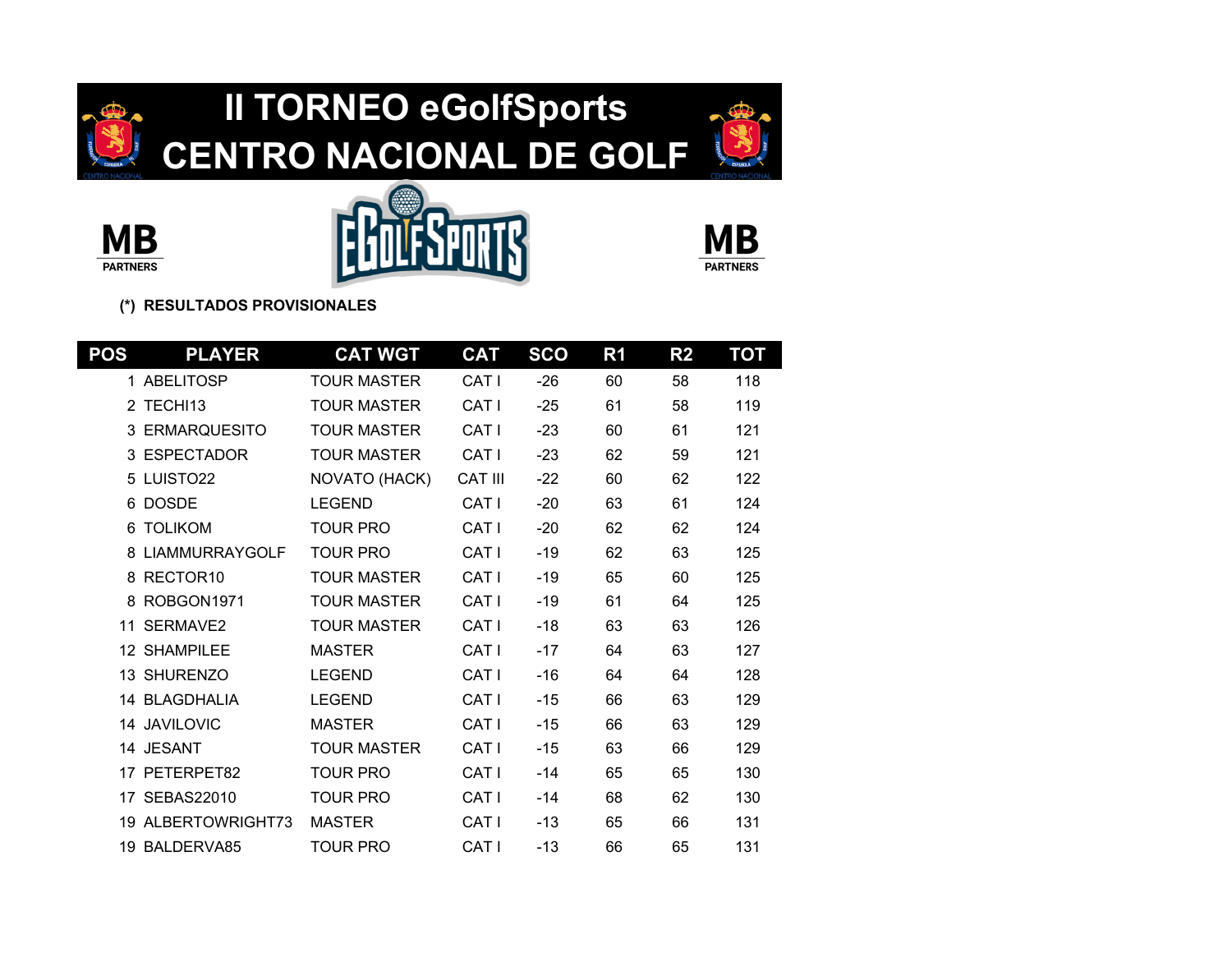









| POS | <b>PLAYER</b>        | <b>CAT WGT</b>  | <b>CAT</b>       | <b>SCO</b> | R <sub>1</sub> | R <sub>2</sub> | ТОТ |
|-----|----------------------|-----------------|------------------|------------|----------------|----------------|-----|
|     | <b>19 FEL1SHUCO</b>  | <b>PRO</b>      | <b>CAT II</b>    | $-13$      | 66             | 65             | 131 |
|     | 19 JSENDRA           | <b>PRO</b>      | CAT II           | $-13$      | 66             | 65             | 131 |
|     | 19 MANOUCHE00        | <b>TOUR PRO</b> | CAT I            | $-13$      | 65             | 66             | 131 |
|     | 19 YSASI             | <b>MASTER</b>   | CAT <sub>I</sub> | $-13$      | 65             | 66             | 131 |
|     | 25 IOSU1974          | <b>PRO</b>      | CAT II           | $-12$      | 65             | 67             | 132 |
|     | 25 MINTXOF           | <b>MASTER</b>   | CAT I            | $-12$      | 66             | 66             | 132 |
|     | 27 ASTURFTIGER3      | <b>TOUR PRO</b> | CAT <sub>I</sub> | $-11$      | 67             | 66             | 133 |
|     | 27 CARLOS27031971    | <b>TOUR PRO</b> | CAT <sub>I</sub> | $-11$      | 66             | 67             | 133 |
|     | 27 COTE18            | <b>PRO</b>      | <b>CAT II</b>    | $-11$      | 66             | 67             | 133 |
|     | 27 JOSELUISGMP       | <b>AMATEUR</b>  | <b>CAT III</b>   | $-11$      | 69             | 64             | 133 |
|     | 27 KASCOTE0          | <b>TOUR PRO</b> | CAT I            | $-11$      | 67             | 66             | 133 |
| 27  | MPOSJIM89            | <b>TOUR PRO</b> | CAT I            | $-11$      | 66             | 67             | 133 |
|     | 27 TOAD2100          | NOVATO (HACK)   | <b>CAT III</b>   | $-11$      | 69             | 64             | 133 |
|     | 34 CARMELO0000       | <b>AMATEUR</b>  | <b>CAT III</b>   | $-10$      | 64             | 70             | 134 |
|     | 34 IGNACIOGONNAV     | <b>PRO</b>      | CAT II           | $-10$      | 69             | 65             | 134 |
|     | 34 JOSETE58          | <b>LEGEND</b>   | CAT <sub>I</sub> | $-10$      | 68             | 66             | 134 |
|     | <b>34 LUISMINERO</b> | <b>MASTER</b>   | CAT <sub>I</sub> | $-10$      | 67             | 67             | 134 |
|     | 38 CARGOLF8          | <b>TOUR PRO</b> | CAT <sub>I</sub> | -9         | 68             | 67             | 135 |
|     | 38 COLLETI10         | <b>TOUR PRO</b> | CAT I            | -9         | 65             | 70             | 135 |
|     | 38 JALOZANOM         | <b>PRO</b>      | <b>CAT II</b>    | -9         | 72             | 63             | 135 |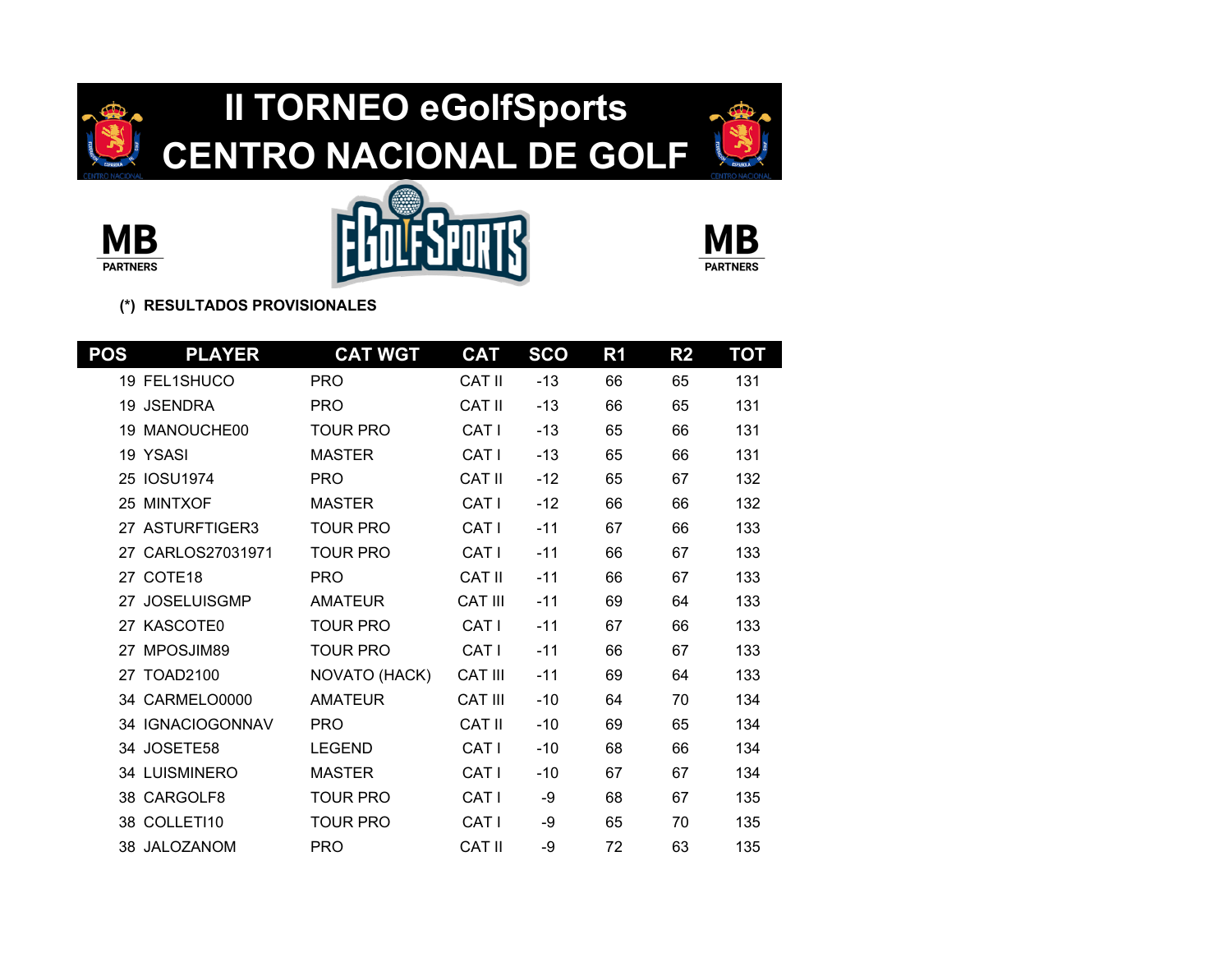









| POS | <b>PLAYER</b>            | <b>CAT WGT</b>  | <b>CAT</b>       | <b>SCO</b> | R1 | R <sub>2</sub> | ТОТ |
|-----|--------------------------|-----------------|------------------|------------|----|----------------|-----|
|     | 38 LALOEHB               | <b>TOUR PRO</b> | CAT <sub>I</sub> | -9         | 65 | 70             | 135 |
|     | 38 M4MBRU                | <b>PRO</b>      | CAT II           | -9         | 68 | 67             | 135 |
|     | <b>38 PEPEGARRIGOS</b>   | <b>PRO</b>      | CAT II           | -9         | 69 | 66             | 135 |
| 38  | TOMAS3327                | <b>TOUR PRO</b> | CAT <sub>I</sub> | -9         | 68 | 67             | 135 |
|     | <b>38 TREMENDOSANSAN</b> | <b>TOUR PRO</b> | CAT <sub>I</sub> | -9         | 68 | 67             | 135 |
|     | <b>38 VIRIATHUS0</b>     | <b>TOUR PRO</b> | CAT <sub>I</sub> | -9         | 69 | 66             | 135 |
|     | <b>38 YONKOJONES</b>     | <b>AMATEUR</b>  | <b>CAT III</b>   | -9         | 66 | 69             | 135 |
|     | <b>48 ANTONIOGV</b>      | <b>MASTER</b>   | CAT <sub>I</sub> | -8         | 66 | 70             | 136 |
|     | 48 CHUSOCA               | <b>TOUR PRO</b> | CAT <sub>I</sub> | -8         | 68 | 68             | 136 |
|     | 48 CSIMONR8              | <b>TOUR PRO</b> | CAT I            | -8         | 68 | 68             | 136 |
|     | <b>48 INKAROAD</b>       | <b>TOUR PRO</b> | CAT <sub>I</sub> | -8         | 71 | 65             | 136 |
|     | 48 JEMAMODI              | <b>PRO</b>      | CAT II           | -8         | 68 | 68             | 136 |
|     | 48 LIMIANOS60            | <b>TOUR PRO</b> | CAT <sub>I</sub> | -8         | 71 | 65             | 136 |
|     | <b>48 MATEOSKI</b>       | <b>TOUR PRO</b> | CAT I            | -8         | 70 | 66             | 136 |
|     | <b>48 MIKELAINEN0</b>    | <b>TOUR PRO</b> | CAT <sub>I</sub> | -8         | 67 | 69             | 136 |
|     | <b>48 PABLOESPINOSA</b>  | <b>MASTER</b>   | CAT <sub>I</sub> | -8         | 69 | 67             | 136 |
|     | 48 SILLEE                | <b>TOUR PRO</b> | CAT <sub>I</sub> | -8         | 68 | 68             | 136 |
|     | 58 ANTONIOSALIDO         | <b>MASTER</b>   | CAT I            | $-7$       | 69 | 68             | 137 |
|     | 58 KARLFP                | NOVATO (HACK)   | <b>CAT III</b>   | $-7$       | 67 | 70             | 137 |
|     | 58 PEPECARPIN            | <b>TOUR PRO</b> | CAT <sub>I</sub> | $-7$       | 70 | 67             | 137 |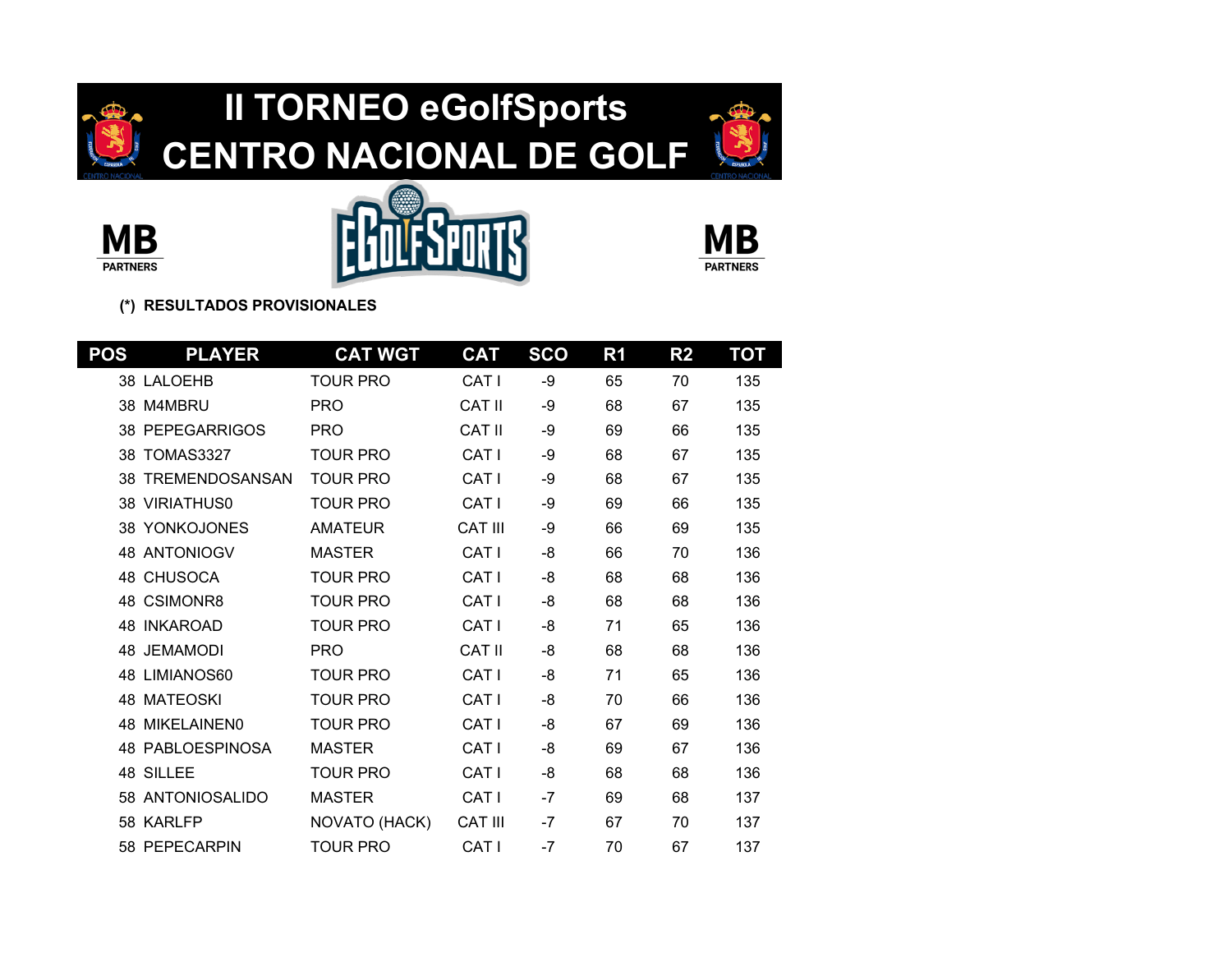









| <b>POS</b> | <b>PLAYER</b>        | <b>CAT WGT</b>     | <b>CAT</b>       | <b>SCO</b> | R1 | R <sub>2</sub> | TOT |
|------------|----------------------|--------------------|------------------|------------|----|----------------|-----|
|            | 61 ARRILUCEA         | <b>PRO</b>         | CAT II           | -6         | 69 | 69             | 138 |
| 61         | FERNANX5             | <b>PRO</b>         | CAT II           | -6         | 69 | 69             | 138 |
| 61         | <b>GFFORNOS</b>      | <b>TOUR PRO</b>    | CAT I            | -6         | 66 | 72             | 138 |
| 61         | <b>JLALONSO</b>      | <b>AMATEUR</b>     | <b>CAT III</b>   | -6         | 69 | 69             | 138 |
| 61         | <b>JUANLUISPM</b>    | <b>TOUR PRO</b>    | CAT I            | -6         | 68 | 70             | 138 |
| 61         | <b>MANGUALGOLF</b>   | <b>PRO</b>         | CAT II           | -6         | 68 | 70             | 138 |
| 61         | MICAL770             | <b>PRO</b>         | CAT II           | $-6$       | 68 | 70             | 138 |
| 61         | <b>PPABLOGO</b>      | <b>AMATEUR</b>     | <b>CAT III</b>   | -6         | 68 | 70             | 138 |
| 61         | <b>RSANCHEY</b>      | <b>AMATEUR</b>     | <b>CAT III</b>   | -6         | 71 | 67             | 138 |
| 61         | <b>SAMUELOQUI</b>    | <b>AMATEUR</b>     | <b>CAT III</b>   | -6         | 69 | 69             | 138 |
| 61         | SASKA1976            | <b>AMATEUR</b>     | <b>CAT III</b>   | -6         | 72 | 66             | 138 |
| 61         | <b>YEIKOF</b>        | <b>PRO</b>         | CAT II           | -6         | 68 | 70             | 138 |
| 73         | CARLOS280989         | <b>TOUR PRO</b>    | CAT <sub>I</sub> | $-5$       | 69 | 70             | 139 |
| 73         | ESCOBAR220700        | <b>AMATEUR</b>     | <b>CAT III</b>   | $-5$       | 69 | 70             | 139 |
|            | 73 FERJUDOC          | <b>TOUR PRO</b>    | CAT <sub>I</sub> | $-5$       | 68 | 71             | 139 |
| 73         | ISMAEL7103           | <b>AMATEUR</b>     | <b>CAT III</b>   | $-5$       | 68 | 71             | 139 |
| 73         | <b>JAVIEROBIDOS</b>  | <b>PRO</b>         | CAT II           | $-5$       | 69 | 70             | 139 |
| 73         | <b>JUANMICKELSON</b> | <b>TOUR MASTER</b> | CAT I            | $-5$       | 68 | 71             | 139 |
| 73         | MIGUELRS0            | <b>TOUR PRO</b>    | CAT I            | $-5$       | 69 | 70             | 139 |
|            | 73 MLCH              | <b>MASTER</b>      | CAT I            | $-5$       | 69 | 70             | 139 |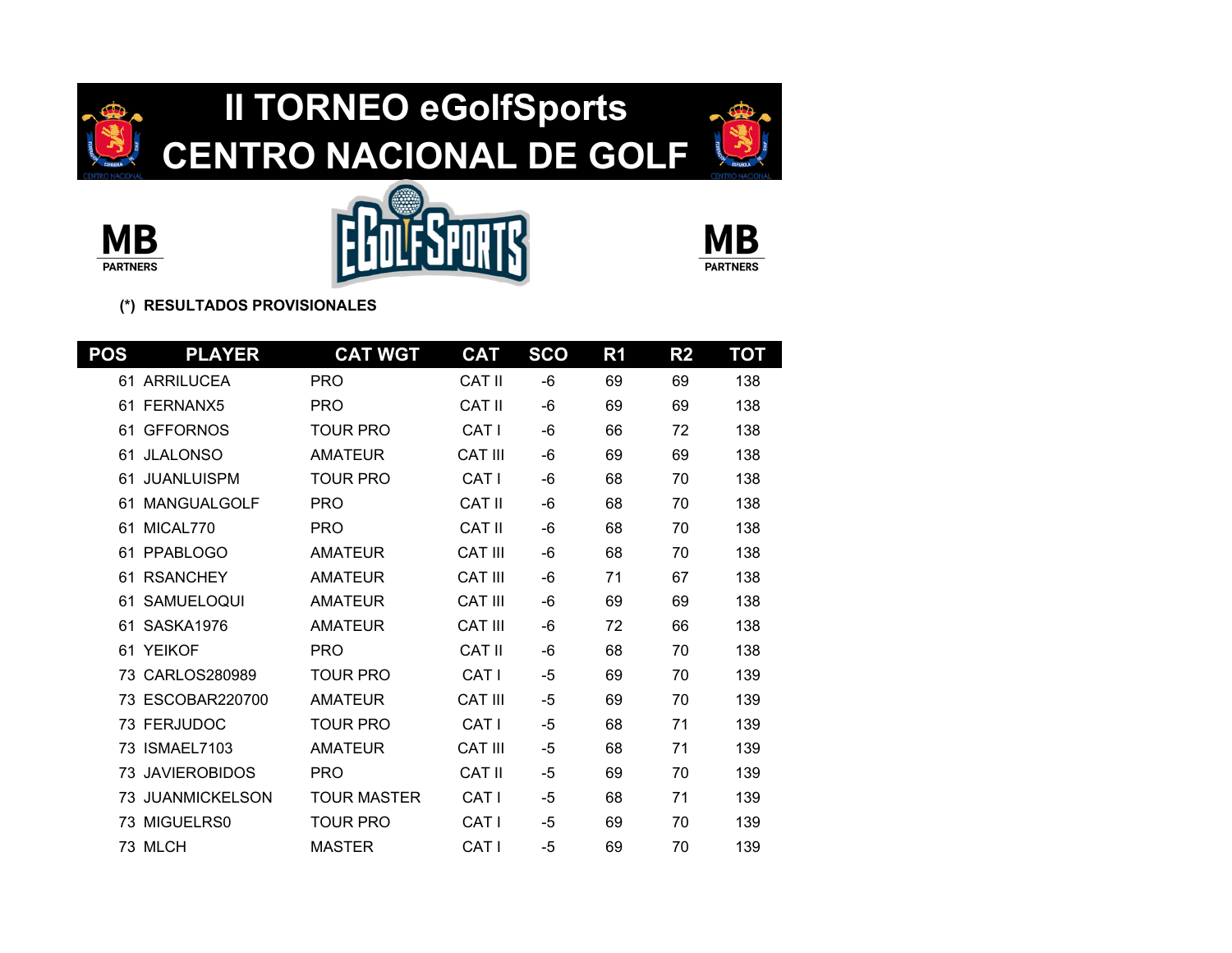









| POS | <b>PLAYER</b>         | <b>CAT WGT</b>  | <b>CAT</b>       | <b>SCO</b> | R <sub>1</sub> | R <sub>2</sub> | TOT |
|-----|-----------------------|-----------------|------------------|------------|----------------|----------------|-----|
|     | <b>73 NRIKE51</b>     | <b>PRO</b>      | CAT II           | $-5$       | 70             | 69             | 139 |
|     | 82 FDRAM52            | <b>PRO</b>      | CAT II           | $-4$       | 70             | 70             | 140 |
|     | <b>82 IVANSKICCVM</b> | <b>PRO</b>      | <b>CAT II</b>    | -4         | 70             | 70             | 140 |
|     | 82 JAVIERCHOLO        | TOUR PRO        | CAT I            | -4         | 69             | 71             | 140 |
|     | 82 JUANITODINAMITO    | <b>LEGEND</b>   | CAT I            | $-4$       | 70             | 70             | 140 |
|     | 82 JUANQUILH          | <b>TOUR PRO</b> | CAT I            | $-4$       | 73             | 67             | 140 |
|     | 82 LAURILLADELMAR     | <b>PRO</b>      | <b>CAT II</b>    | -4         | 69             | 71             | 140 |
|     | 82 LUTISJG            | TOUR PRO        | CAT I            | -4         | 68             | 72             | 140 |
|     | 82 PEDJA73            | TOUR PRO        | CAT I            | -4         | 70             | 70             | 140 |
|     | 82 QUIMOTE3           | <b>TOUR PRO</b> | CAT I            | $-4$       | 72             | 68             | 140 |
|     | 82 TOMAS198207        | <b>TOUR PRO</b> | CAT I            | $-4$       | 69             | 71             | 140 |
|     | 82 URRUTIA8           | <b>PRO</b>      | CAT II           | $-4$       | 71             | 69             | 140 |
|     | 82 VALDO911           | <b>AMATEUR</b>  | <b>CAT III</b>   | -4         | 72             | 68             | 140 |
|     | <b>82 VULKANETES</b>  | <b>TOUR PRO</b> | CAT I            | $-4$       | 70             | 70             | 140 |
|     | 95 AMODELPATIN        | <b>TOUR PRO</b> | CAT <sub>I</sub> | -3         | 72             | 69             | 141 |
| 95  | DABECASA58            | <b>PRO</b>      | <b>CAT II</b>    | -3         | 72             | 69             | 141 |
| 95  | DIAZL DIEGO           | <b>TOUR PRO</b> | CAT I            | -3         | 73             | 68             | 141 |
| 95  | JUANJO571             | <b>PRO</b>      | CAT II           | -3         | 71             | 70             | 141 |
|     | <b>95 KIANO81</b>     | <b>PRO</b>      | <b>CAT II</b>    | $-3$       | 68             | 73             | 141 |
|     | 95 RAYLET2711         | <b>PRO</b>      | <b>CAT II</b>    | $-3$       | 70             | 71             | 141 |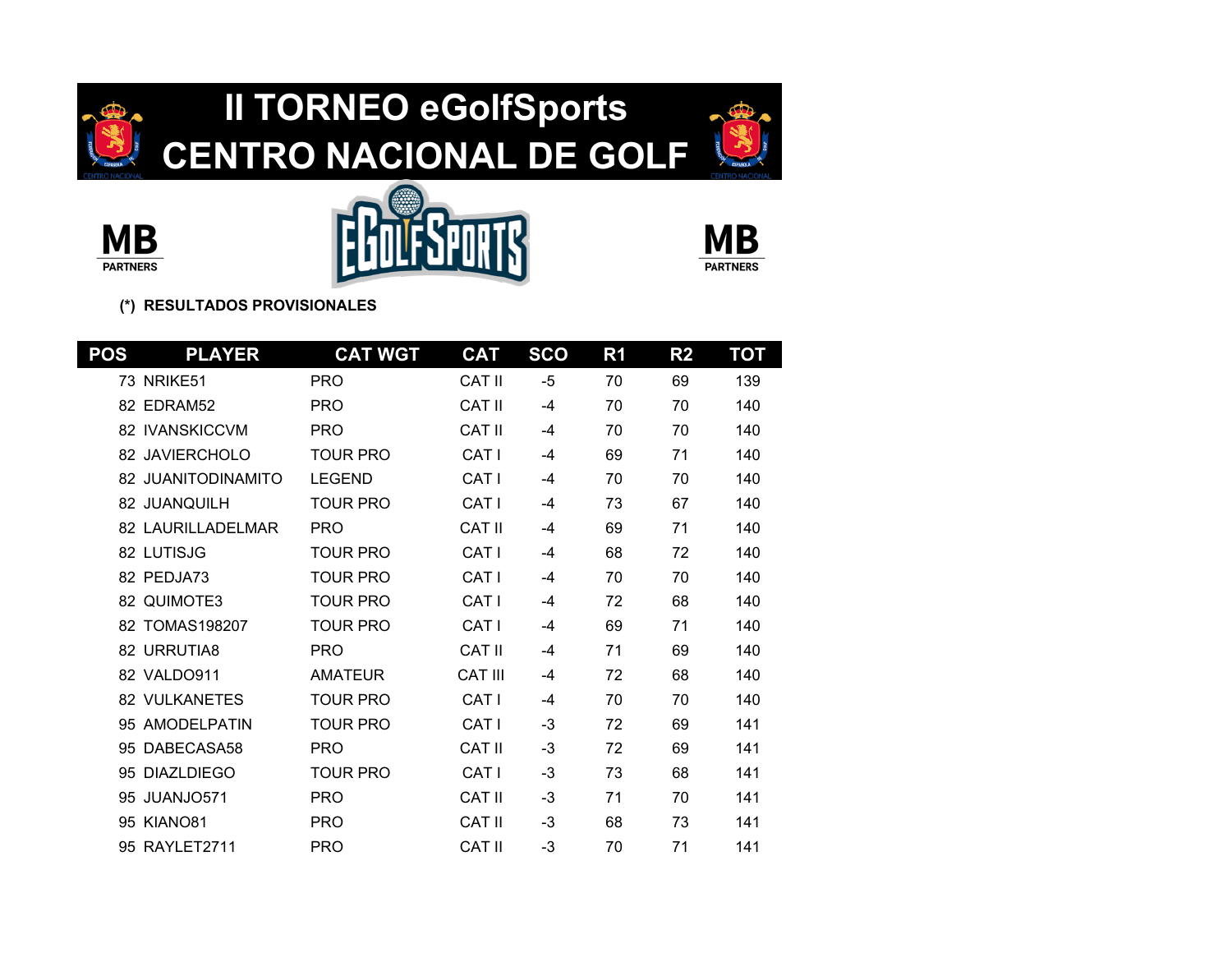









| POS  | <b>PLAYER</b>          | <b>CAT WGT</b>  | <b>CAT</b>       | <b>SCO</b> | R <sub>1</sub> | R <sub>2</sub> | TOT |
|------|------------------------|-----------------|------------------|------------|----------------|----------------|-----|
|      | 95 ROQUETE             | <b>TOUR PRO</b> | CAT I            | $-3$       | 72             | 69             | 141 |
| 102. | CALZADA88              | <b>PRO</b>      | <b>CAT II</b>    | $-2$       | 72             | 70             | 142 |
|      | 102 JAVIERDEPAZ0       | <b>TOUR PRO</b> | CAT I            | $-2$       | 70             | 72             | 142 |
|      | 102 JUANCRESPI4        | <b>PRO</b>      | <b>CAT II</b>    | $-2$       | 72             | 70             | 142 |
|      | <b>102 ONNA7</b>       | <b>PRO</b>      | <b>CAT II</b>    | $-2$       | 69             | 73             | 142 |
|      | 102 RAILAY             | <b>TOUR PRO</b> | CAT I            | $-2$       | 73             | 69             | 142 |
|      | 102 RAIMUNDO620        | <b>PRO</b>      | CAT II           | $-2$       | 72             | 70             | 142 |
|      | <b>102 SANMORTILLO</b> | <b>PRO</b>      | <b>CAT II</b>    | $-2$       | 71             | 71             | 142 |
|      | 102 TNTROYO            | <b>TOUR PRO</b> | CAT I            | $-2$       | 72             | 70             | 142 |
|      | 110 AGUS1977           | <b>TOUR PRO</b> | CAT I            | $-1$       | 68             | 75             | 143 |
|      | 110 BIRDIES4GOOD       | <b>PRO</b>      | CAT II           | $-1$       | 74             | 69             | 143 |
| 110  | DAVIDAL ONSO5          | <b>TOUR PRO</b> | CAT I            | $-1$       | 71             | 72             | 143 |
|      | 110 FRANGGRR           | <b>PRO</b>      | <b>CAT II</b>    | $-1$       | 69             | 74             | 143 |
|      | 110 LOLO123451         | <b>MASTER</b>   | CAT I            | $-1$       | 67             | 76             | 143 |
|      | 110 NACHONE            | <b>PRO</b>      | CAT II           | $-1$       | 70             | 73             | 143 |
|      | <b>110 NACHTEULE</b>   | <b>TOUR PRO</b> | CAT <sub>I</sub> | $-1$       | 70             | 73             | 143 |
|      | 110 VARGAS161219       | <b>PRO</b>      | CAT II           | $-1$       | 73             | 70             | 143 |
|      | 110 VICCETR0           | <b>PRO</b>      | CAT II           | $-1$       | 72             | 71             | 143 |
|      | 119 ASHBOSTON          | <b>PRO</b>      | <b>CAT II</b>    | 0          | 71             | 73             | 144 |
|      | 119 BANDIDOSPAIN       | <b>PRO</b>      | <b>CAT II</b>    | 0          | 72             | 72             | 144 |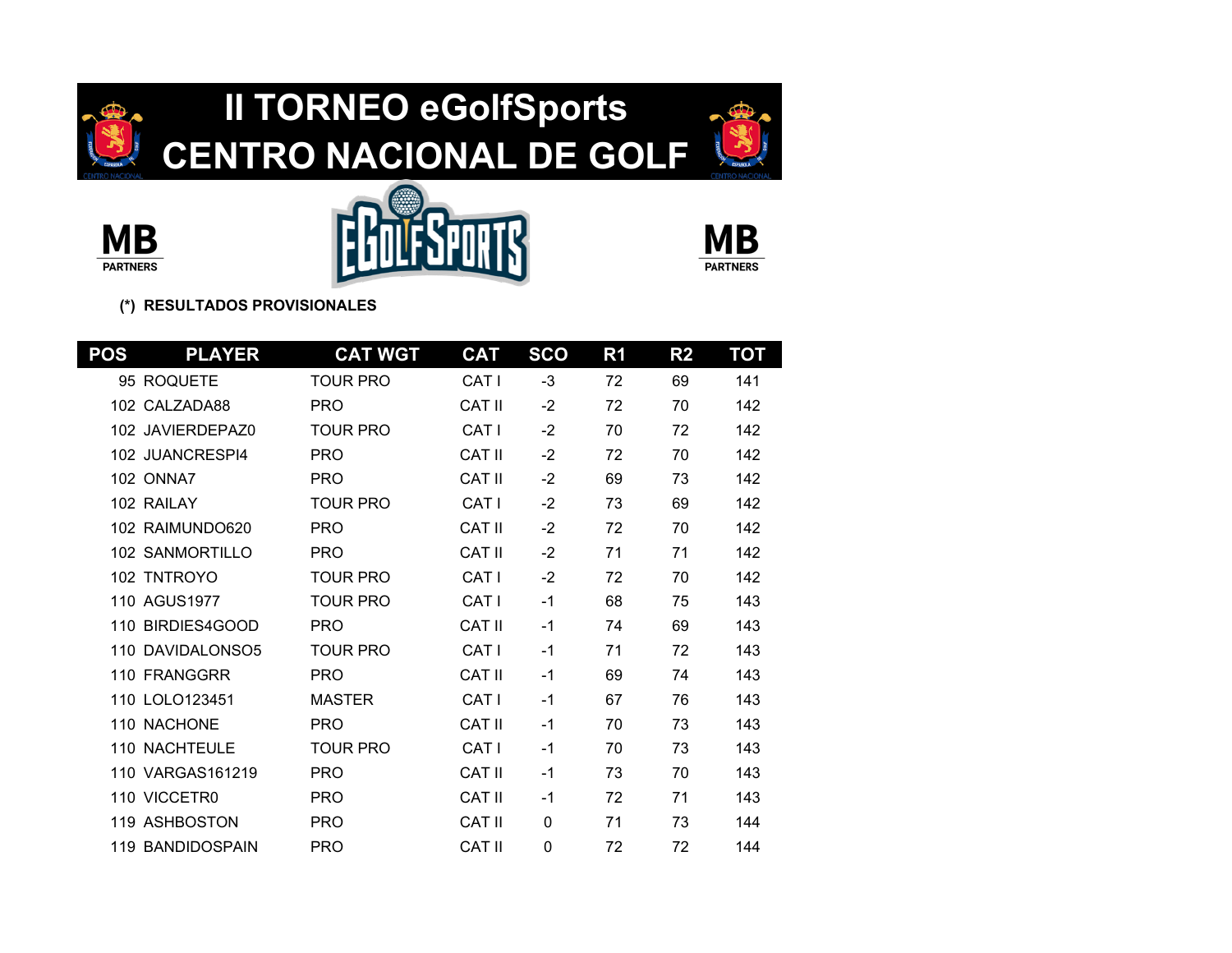









| <u>POS</u> | <b>PLAYER</b>                 | <b>CAT WGT</b>  | <b>CAT</b>     | <b>SCO</b>     | R1 | R <sub>2</sub> | ТОТ |
|------------|-------------------------------|-----------------|----------------|----------------|----|----------------|-----|
|            | 119 DISKRX                    | <b>PRO</b>      | CAT II         | $\mathbf 0$    | 73 | 71             | 144 |
| 119        | <b>JULIRAMGO</b>              | <b>PRO</b>      | <b>CAT II</b>  | 0              | 73 | 71             | 144 |
|            | 119 REALNANI10                | NOVATO (HACK)   | <b>CAT III</b> | $\Omega$       | 74 | 70             | 144 |
|            | 124 AEROCLUB17                | <b>PRO</b>      | CAT II         | 1              | 71 | 74             | 145 |
|            | 124 BERNIELS69                | <b>TOUR PRO</b> | CAT I          | 1              | 71 | 74             | 145 |
|            | 124 CESMROD0                  | <b>PRO</b>      | <b>CAT II</b>  | 1              | 72 | 73             | 145 |
|            | 124 CHECHAR65                 | <b>PRO</b>      | CAT II         | 1              | 75 | 70             | 145 |
|            | <b>124 CIFU78</b>             | <b>PRO</b>      | CAT II         | 1              | 72 | 73             | 145 |
|            | 124 COLOBANDI131              | <b>MASTER</b>   | CAT I          | 1              | 74 | 71             | 145 |
|            | 124 GOYO101                   | <b>PRO</b>      | CAT II         | 1              | 69 | 76             | 145 |
|            | 124 IGNACIOCA85               | <b>AMATEUR</b>  | <b>CAT III</b> | 1              | 70 | 75             | 145 |
|            | 124 IOSARLOP                  | <b>PRO</b>      | CAT II         | 1              | 74 | 71             | 145 |
|            | 124 JVTOOO                    | <b>TOUR PRO</b> | CAT I          | 1              | 70 | 75             | 145 |
|            | 124 NYCETOMEETYOU             | <b>PRO</b>      | <b>CAT II</b>  | 1              | 70 | 75             | 145 |
|            | 124 PELAYOGARCIA              | <b>TOUR PRO</b> | CAT I          | 1              | 73 | 72             | 145 |
|            | 124 PELITOFC                  | <b>TOUR PRO</b> | CAT I          | 1              | 74 | 71             | 145 |
|            | 124 REKALA                    | <b>TOUR PRO</b> | CAT I          | 1              | 73 | 72             | 145 |
|            | 138 ANDYBEACHHOT1975 TOUR PRO |                 | CAT I          | 2              | 72 | 74             | 146 |
|            | 138 ANTONIOWGT40              | <b>AMATEUR</b>  | <b>CAT III</b> | $\overline{2}$ | 74 | 72             | 146 |
|            | 138 GONZALOMB90               | <b>AMATEUR</b>  | <b>CAT III</b> | $\overline{2}$ | 72 | 74             | 146 |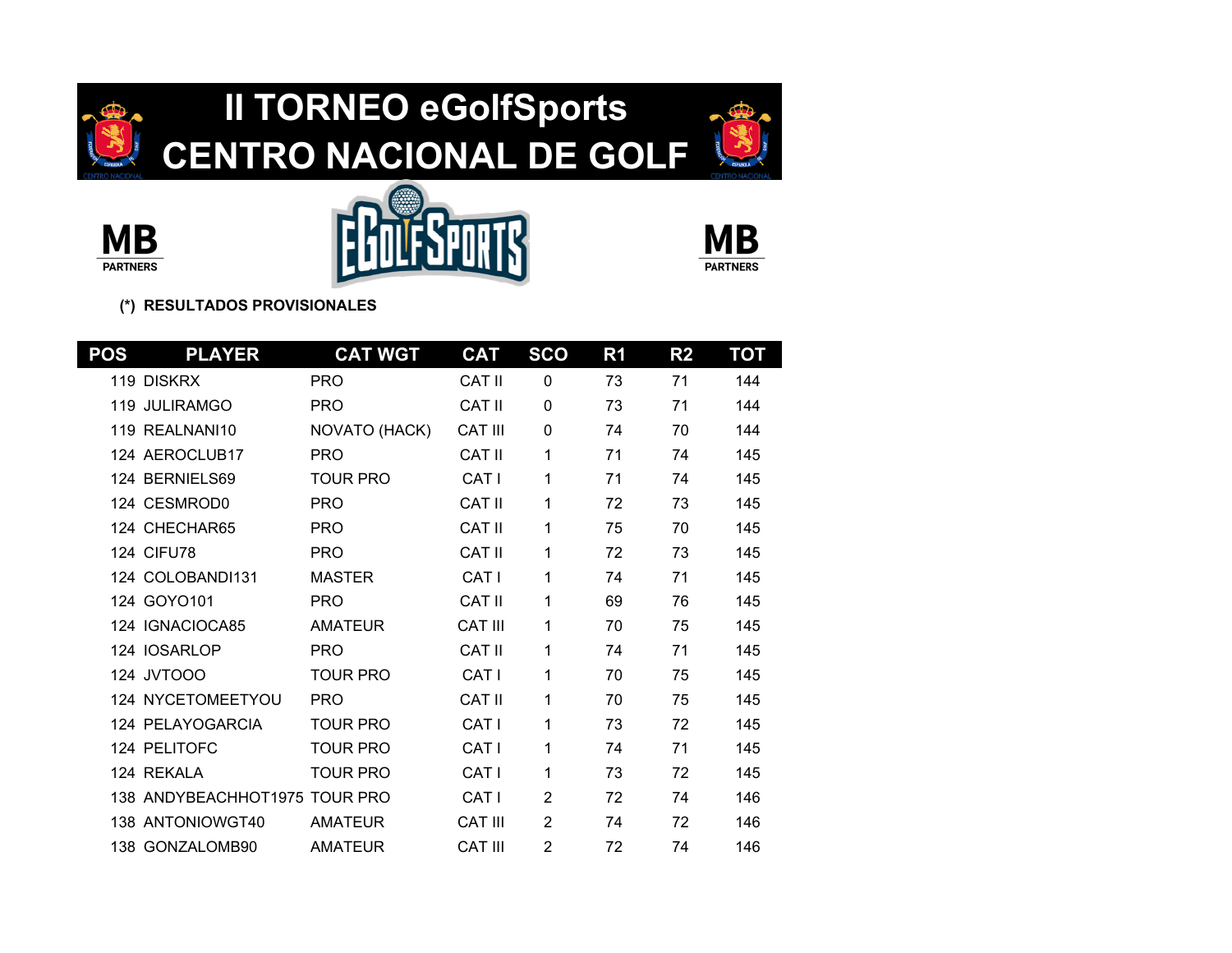









| POS | <b>PLAYER</b>        | <b>CAT WGT</b>  | <b>CAT</b>     | <b>SCO</b>     | R <sub>1</sub> | R <sub>2</sub> | TOT |
|-----|----------------------|-----------------|----------------|----------------|----------------|----------------|-----|
|     | 138 MANGUAL6         | <b>PRO</b>      | CAT II         | 2              | 74             | 72             | 146 |
|     | 138 RUBENDEPRADO     | <b>PRO</b>      | <b>CAT II</b>  | $\overline{2}$ | 72             | 74             | 146 |
|     | 138 VALLOTTON28      | <b>TOUR PRO</b> | CAT I          | $\overline{2}$ | 73             | 73             | 146 |
|     | 138 ZASCANDIL17      | <b>PRO</b>      | CAT II         | $\overline{2}$ | 73             | 73             | 146 |
|     | 145 DHEREDIA69       | <b>TOUR PRO</b> | CAT I          | 3              | 73             | 74             | 147 |
|     | <b>145 JICF1</b>     | <b>PRO</b>      | CAT II         | 3              | 74             | 73             | 147 |
|     | 145 OMIXXX           | <b>AMATEUR</b>  | <b>CAT III</b> | 3              | 74             | 73             | 147 |
|     | 145 PEPELINGO        | <b>AMATEUR</b>  | <b>CAT III</b> | 3              | 75             | 72             | 147 |
|     | 145 RRAMOSCAS        | <b>TOUR PRO</b> | CAT I          | 3              | 71             | 76             | 147 |
|     | 145 UNIVERX2X2       | <b>PRO</b>      | <b>CAT II</b>  | 3              | 73             | 74             | 147 |
|     | 151 CARLOSRGUEZ0     | <b>PRO</b>      | CAT II         | 4              | 73             | 75             | 148 |
| 151 | ELMERITO770          | <b>PRO</b>      | CAT II         | 4              | 76             | 72             | 148 |
| 151 | <b>JMORCI</b>        | <b>PRO</b>      | CAT II         | 4              | 72             | 76             | 148 |
| 151 | JOLMOR <sub>20</sub> | <b>PRO</b>      | CAT II         | 4              | 73             | 75             | 148 |
| 151 | <b>JUANBARANDA</b>   | <b>AMATEUR</b>  | <b>CAT III</b> | 4              | 73             | 75             | 148 |
| 151 | PEKITENIS07          | <b>PRO</b>      | CAT II         | 4              | 75             | 73             | 148 |
| 151 | SISITO440            | <b>PRO</b>      | CAT II         | 4              | 74             | 74             | 148 |
|     | 151 SOLGARCIA        | <b>PRO</b>      | CAT II         | 4              | 73             | 75             | 148 |
|     | 159 ANACLEETO05      | <b>PRO</b>      | CAT II         | 5              | 76             | 73             | 149 |
|     | <b>159 JUANMI53</b>  | <b>TOUR PRO</b> | CAT I          | 5              | 76             | 73             | 149 |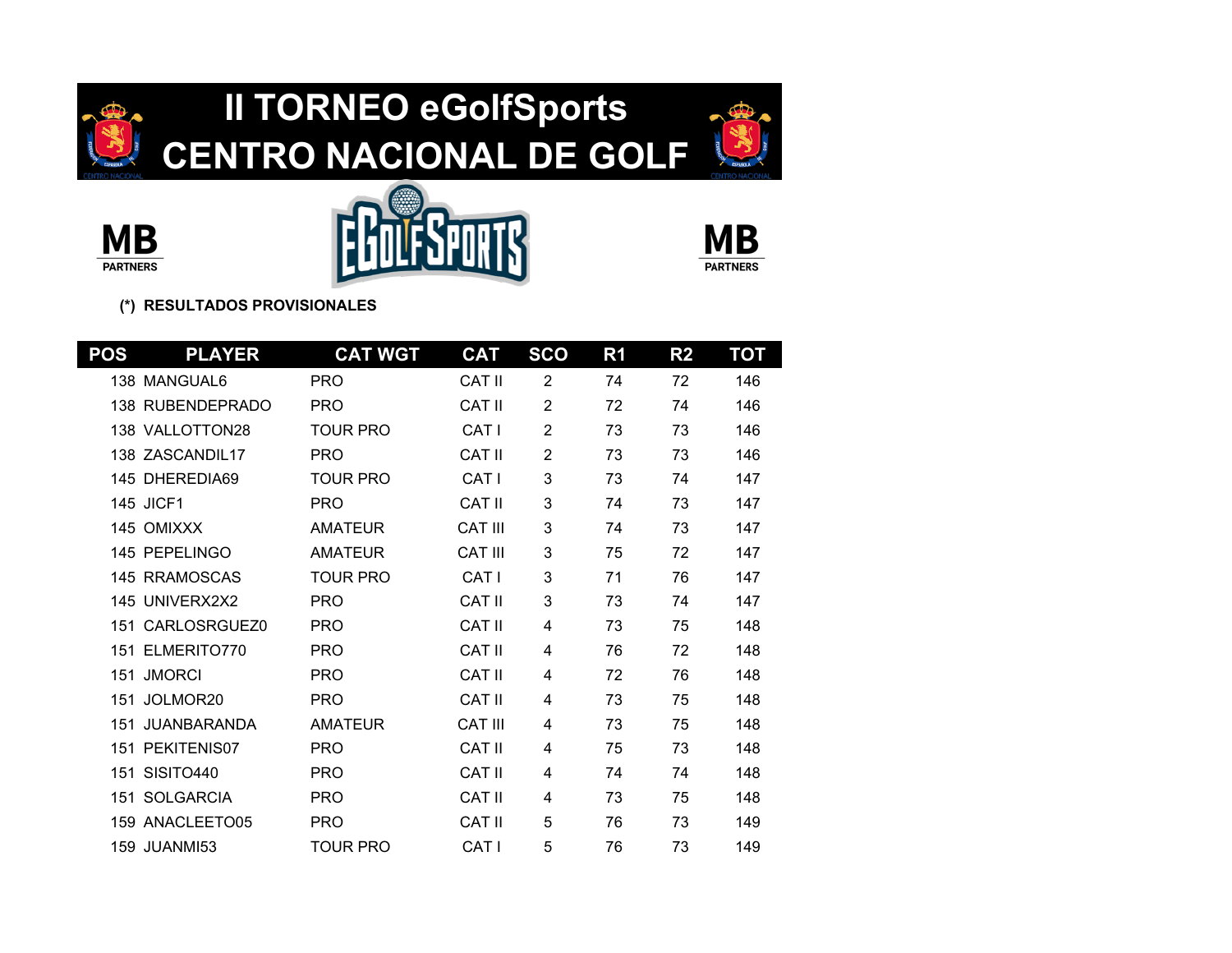









| <b>POS</b> | <b>PLAYER</b>          | <b>CAT WGT</b>  | <b>CAT</b>     | <b>SCO</b>     | R <sub>1</sub> | R <sub>2</sub> | ТОТ |
|------------|------------------------|-----------------|----------------|----------------|----------------|----------------|-----|
| 161        | <b>JPTILCAS</b>        | <b>AMATEUR</b>  | <b>CAT III</b> | 6              | 71             | 79             | 150 |
| 161        | <b>ZONAMAR</b>         | <b>PRO</b>      | CAT II         | 6              | 73             | 77             | 150 |
| 163.       | <b>CAMPUZANOBALLES</b> | <b>TOUR PRO</b> | CAT I          | $\overline{7}$ | 75             | 76             | 151 |
|            | 163 NURIADG81          | <b>AMATEUR</b>  | <b>CAT III</b> | 7              | 76             | 75             | 151 |
|            | 163 RUSANCH25          | <b>PRO</b>      | CAT II         | 7              | 76             | 75             | 151 |
|            | 166 FRANK01646         | <b>PRO</b>      | <b>CAT II</b>  | 8              | 76             | 76             | 152 |
|            | 166 JAVIURIA78         | <b>PRO</b>      | CAT II         | 8              | 76             | 76             | 152 |
| 166        | <b>TIBORTATA</b>       | <b>PRO</b>      | <b>CAT II</b>  | 8              | 76             | 76             | 152 |
| 166        | <b>TIGERPAKITO</b>     | <b>TOUR PRO</b> | CAT I          | 8              | 73             | 79             | 152 |
| 170        | 007GOLFINGER           | <b>AMATEUR</b>  | <b>CAT III</b> | 9              | 74             | 79             | 153 |
|            | 170 CANOBICH           | <b>AMATEUR</b>  | <b>CAT III</b> | 9              | 76             | 77             | 153 |
| 170        | GONS69                 | <b>PRO</b>      | <b>CAT II</b>  | 9              | 73             | 80             | 153 |
| 170        | <b>JBELLOR</b>         | <b>PRO</b>      | CAT II         | 9              | 77             | 76             | 153 |
| 170        | <b>JORGEMAS</b>        | <b>TOUR PRO</b> | CAT I          | 9              | 78             | 75             | 153 |
|            | 170 REDO83             | <b>PRO</b>      | <b>CAT II</b>  | 9              | 80             | 73             | 153 |
|            | 176 ANDRES19840        | <b>AMATEUR</b>  | <b>CAT III</b> | 10             | 78             | 76             | 154 |
| 176        | <b>JORGEMUCAST</b>     | <b>PRO</b>      | CAT II         | 10             | 78             | 76             | 154 |
|            | 176 NACHOWOODS55       | <b>PRO</b>      | CAT II         | 10             | 79             | 75             | 154 |
|            | 176 PIPO550            | <b>PRO</b>      | <b>CAT II</b>  | 10             | 78             | 76             | 154 |
|            | 180 PPYT2              | <b>PRO</b>      | <b>CAT II</b>  | 11             | 77             | 78             | 155 |